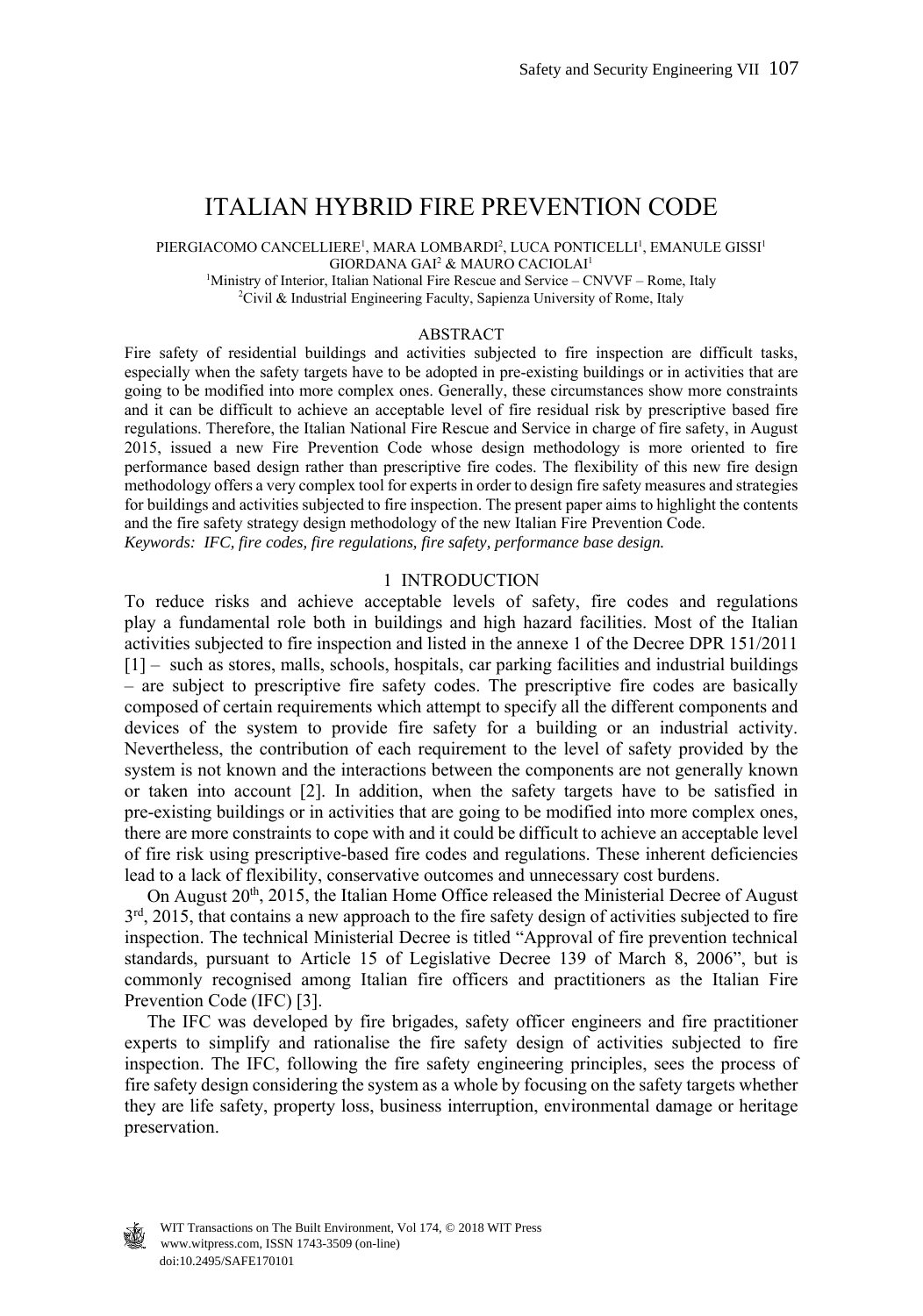The IFC gives a new approach to fire safety design. Supported by a quantitative fire risk assessment, the new design methodology can guide the practitioner during the fire design process in choosing the best fire provision to reduce and mitigate the assessed fire risk to an acceptable level.

 The international state of the art of fire design codes, such as but not limited to the BS 9999:2008 "Code of practice for fire safety in the design, management and use of buildings" [4], the NFPA 101 "Life Safety Code" [5], and the International Fire Code 2009 [6], have been considered during the developing stage of the IFC.

 Nowadays, actual studies and experiments for understanding fire-related phenomena increase the capability of the fire engineering community to assess and predict the performance of structures and protection systems when exposed to a fire event [7]. The use of analytical tools such as empirical models, finite element analysis, and computational fluid dynamics, in conjunction with bench top and full-scale testing has improved the ability of fire prevention operator to develop performance-based solutions to challenging fire safety design of high-risk industrial activities or complex buildings.

 The new fire design tool also takes into strong consideration the overall shifting of fire safety regulations from an approach based on prescriptive requirements to an approach more oriented to performance-based design (PBD) [8].

The fundamental assumptions of the IFC fire regulation are:

- a) in ordinary conditions (no arson, no catastrophic situations), a break out of a fire in an activity could happen only in one point of ignition;
- b) in any safety design, the risk of fire cannot be reduced to zero; the fire-safety prevention, protection and management measures provided following the IFC fire design process ensure a proper selection of the measure that minimizes the risk of fire in terms of both occurrence and damages, at a level that could be considered as an acceptable level of safety.

 This paper highlights and discusses principles and methods proposed by the IFC for the fire safety design of activities subjected to fire approval and inspection.

### 2 FIRE SAFETY DESIGN PROCESS

The prescriptive fire design approach assumes that by following all the rules and requirements of the applicable regulations, the achieved fire safety level is acceptable [9], [10].

 Moreover, advance structural engineering as well as material science innovation technologies satisfy the architectural demands to build up complex buildings that cannot comply with fire prescriptive codes. In order to assure an acceptable level of fire safety, risk-based methods could provide an opportunity to determine the quantitative safety level. The main advantage of the risk based method is the hazard versus safeguard determination both as probability and damage [11].

 The general design of the IFC fire risk assessment and mitigation strategy is based on the following principles. The first one is the overall applicability of the design procedure that should be specific for each activity subjected to fire inspection. The IFC method is oriented to "Simplicity": given different choices to achieve the same safety level, the simpler one and the more easily achievable solution shall be preferred, also taking into account the maintenance features.

 The design is "module" oriented: the complexity of the fire design is split into easily accessible modules, which guide the designer towards the appropriate solutions for any specific activities.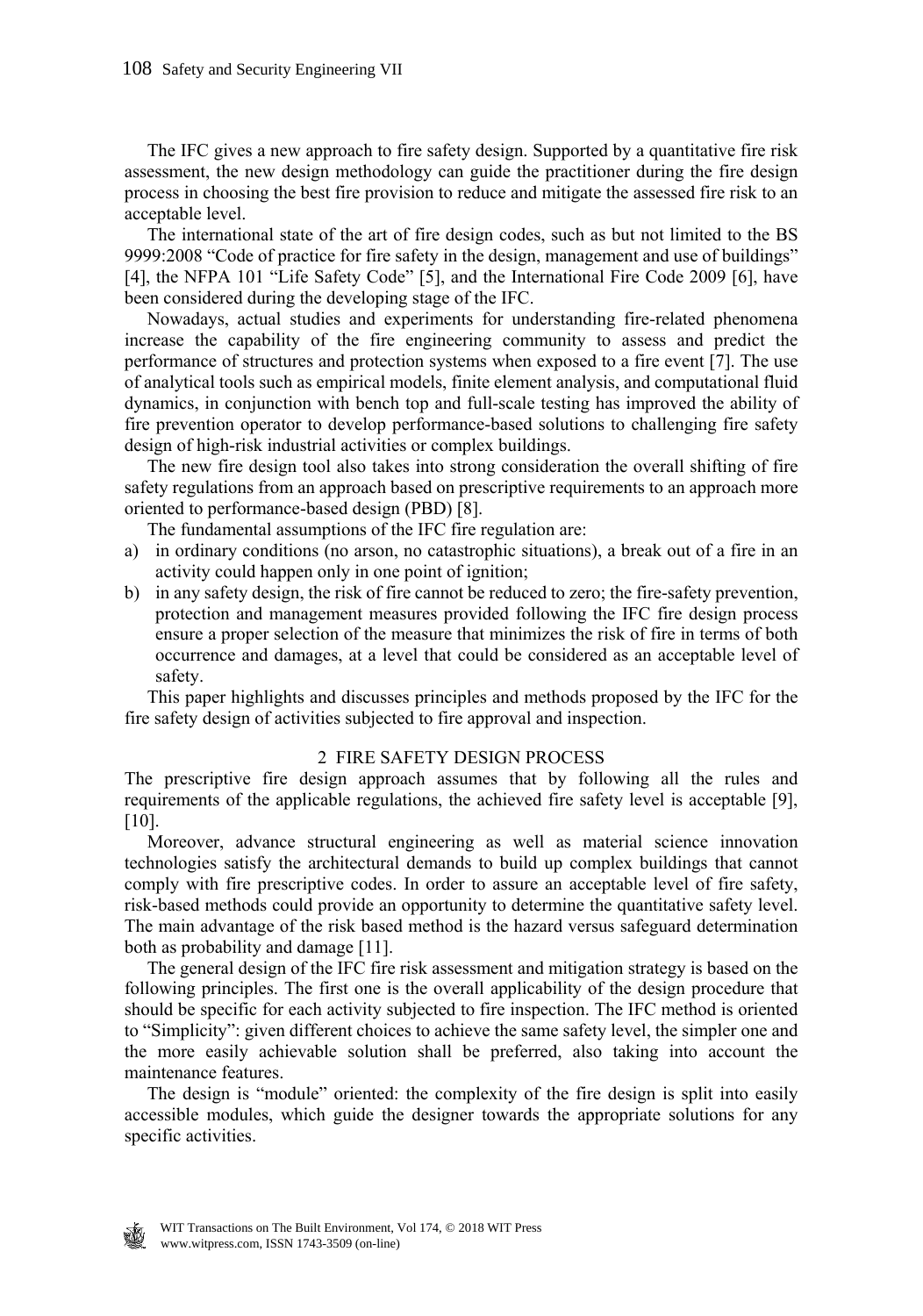Moreover, IFC has also been standardised and integrated to the fire-safety and fire-protection language of international standards. The code is also fully inclusive: different disabilities (e.g. motor, sensory, cognitive ...), temporary or permanent, of the occupants shall be considered as an integral part of the fire-safety design.

 Furthermore, the overall design process of the IFC is based on the latest international and national scientific research in the field of fire safety and protection. Lastly, the IFC was thought to be easily "updatable": the document has been drafted in a format that can be easily kept up to date with the continuous improvements in terms of technologies and knowledge available in fire safety science.

 The IFC design method is very "Flexible": for each fire-safety project it gives design solutions that are semi-performance based (the so called "deemed-to-satisfy solutions"). These compliant solutions contain prescriptive examples of materials, products, design factors, construction and installation methods, which - if adopted - comply with the performance requirements of the IFC.

 If the deemed-to-satisfy solution cannot be put in place, the IFC offers performance-based solutions called "alternative solutions". The alternative solution is any solution that can meet the IFC performance requirements, other than a deemed-to-satisfy solution, using the following allowed methods:

- Fire Safety Engineering;
- Innovative technologies, products and systems;
- Alternative, authoritative fire codes or regulations, national or international.

 The alternative solution implies that the requested level of performance is in any case achieved.

 The IFC risk assessment starts from the context description by pointing out the operational and environmental peculiarity of the activity. The second step is identifying and analysing the activity risks by means of a systematic analysis based on fire hazard related factors. Then it is necessary to prioritise the risks in order to tackle them by means of fire prevention measures, protections and management strategies. The final goal of the IFC is aimed at saving lives, protecting property and safeguarding the environment in case of fire. According to the IFC document, the risk assessment is completed by the evaluation of the following simplified parameters:

- $\bullet$  R<sub>life</sub>, risk profile concerning the safety of human life;
- $R_{\text{pro}}$ , risk profile concerning the property protection;
- Renv, risk profile concerning the protection of the environment from the effects of the fire.



Figure 1: IFC fire safety design.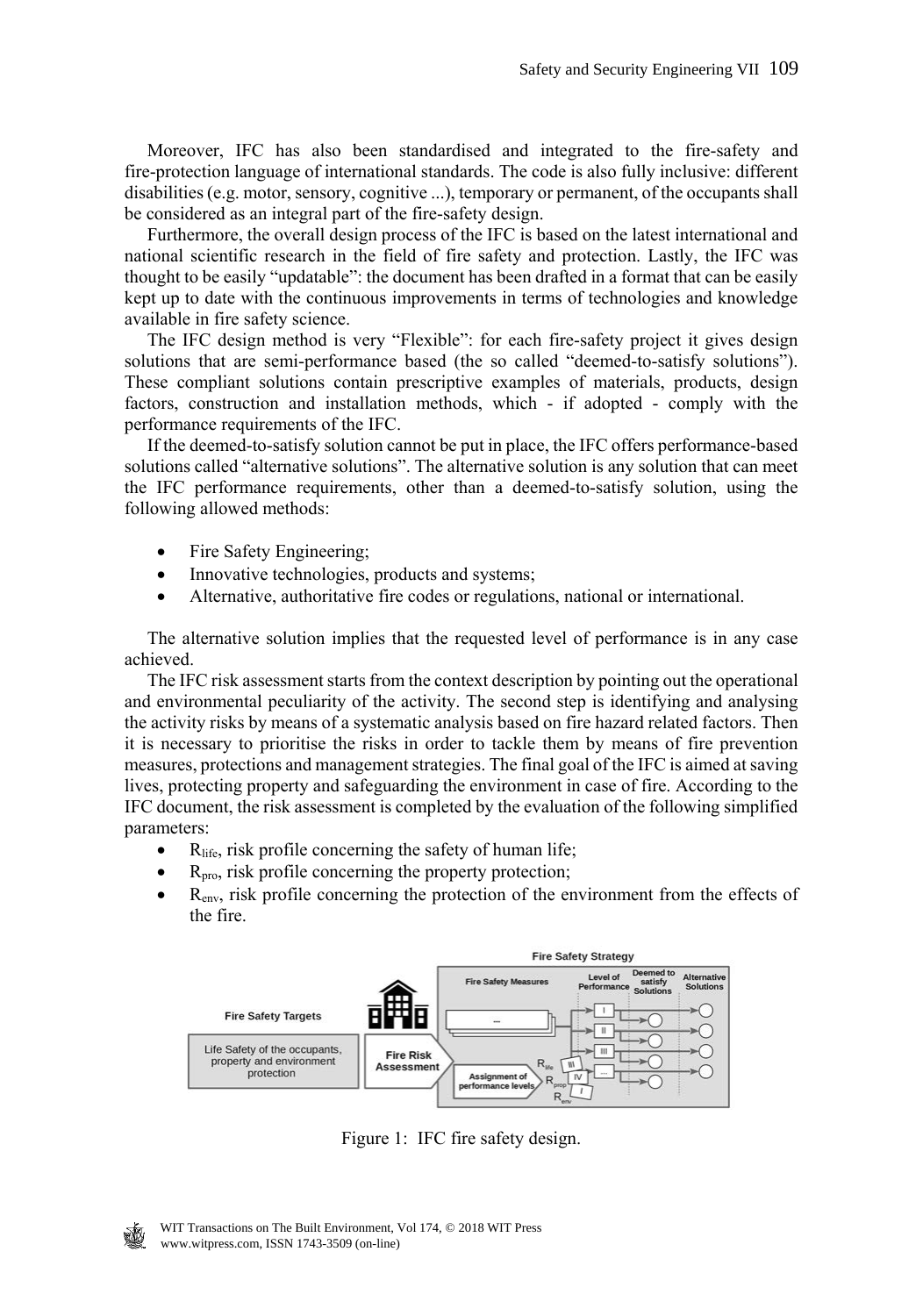The fire risk profile connected to life safety –  $R_{\text{life}}$  – is evaluated as a function of the growth rate of a fire in a building compartment. The behaviour of building occupants in response to a fire is defined. The fire growth is a square type (typical parameter varies from 1, representing a slow fire growth, to 4, oran ultrafast fire growth). The occupant characteristics are summarized into the following groups:

- A occupants awake and familiar;
- B occupants awake but unfamiliar;
- C occupants that could be asleep;
- D occupants receiving medical care;
- E walking occupants (stations, tunnels).

The occupancy characteristics chosen by the IFC are the same of those contained in BS 9999 [4]. R<sub>pror</sub> is based on the building's strategic nature or heritage, cultural, architectonic or artistic value, coupled to the significance of the building contents, such as business continuities or property protection. The last simplified risk parameter  $R_{env}$  takes into consideration the risk of environmental damage or environmental contamination during and after the outbreak of a fire.  $R_{env}$  is assessed also taking into account the emergency response management, and it is usually mitigated by the application of the fire safety measures connected to the  $R_{\text{life}}$  and  $R_{\text{pro}}$  risk profiles for civil activities such as residential buildings, schools, theatres and shopping malls where the quantity of hazardous substances can be assumed as not significant. Fig. 1 highlights the general fire safety design method proposed by the IFC.

# 3 IFC RISK ASSESSMENT AND FIRE SAFETY MEASURES: PERFORMANCE LEVEL

The IFC method requires the selection and application of the proposed fire safety measures following the risk assessment outcomes. In particular, the fire safety strategy can be seen as a safety path that the designer has to follow to achieve the primary objectives of fire safety: life safety, property protection and the safeguarding of the environment. These safety targets can be achieved by integrating all of the IFC fire measures. Therefore, the fire safety path is split into ten "steps" that are the fire safety measures. The IFC safety measures are as follows:

- S1 Reaction to fire;
- S2 Fire Resistance;
- S3 Fire Compartmentation;
- S4 Means of Egress;
- S5 Fire Safety Management;
- S6 Fire control and suppression Systems;
- S7 Fire Detection and Alarm Systems;
- S8 Smoke Management;
- S9 Fire Rescue Team Safety Provisions and Measures;
- S10 Fire Safety of ordinary technological building plants.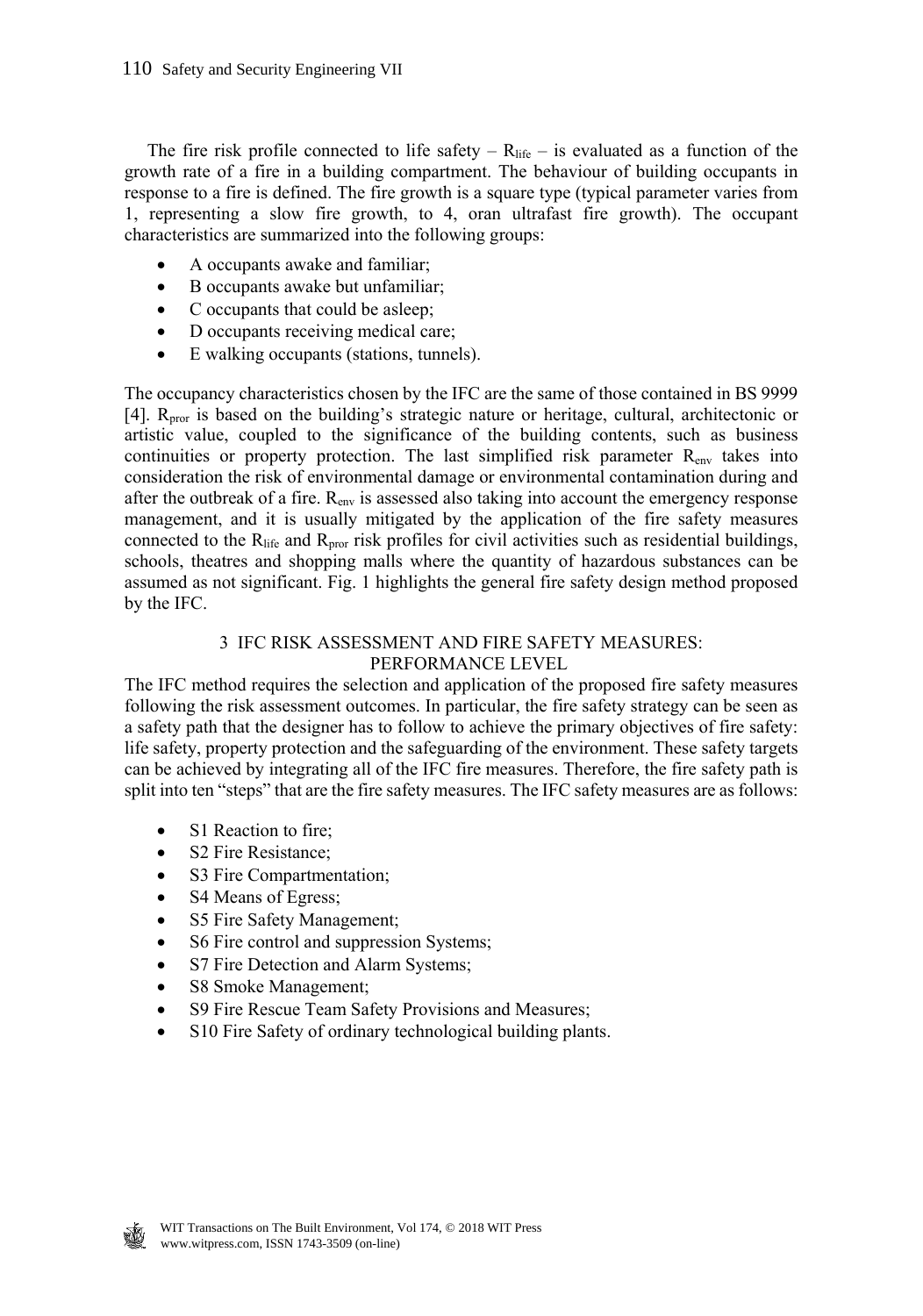

Figure 2: IFC fire measures performance level.

For each above listed measure, the fire risk assessment outcomes lead to the choice of a performance level and, as a consequence, to the selection of the relevant technical fire safety solutions. The technical solutions can be indifferently selected by the practitioner using a (semi-)prescriptive or a performance-based approach. In case of the prescriptive approach (the traditional and most preferred way currently used in Italy), these solutions, whose technical details are written in the IFC, are called "deemed-to-satisfy" solutions. A deemedto-satisfy solution implies the fulfilment of the requested safety level. In the second case, these solutions are called "alternative solutions" because they can be chosen instead of the deemed-to-satisfy solutions. The designer has to demonstrate the fulfilment of the requested safety level given the required performance level, therefore the rules of fire science shall be applied. Fig. 2 depicts the IFC process to select performance levels.

### 4 AIMING FOR SATISFYING PERFORMANCE SOLUTIONS

As well recognized, the Fire Risk Assessment is the most important factor of the IFC method. Each fire safety measure can fully achieve the required level of performance both implementing a deemed-to-satisfy solution, or recurring to an alternative solution. The availability of semi-performance-based solutions coupled to alternative ones elect the IFC code as a hybrid fire code more oriented to performance-based solution rather than prescriptive ones. In the following, in order to explain the IFC design method, the selection and fulfillment of the fire safety measure S6 is described. The need for portable, manual and automatic fire suppression systems can be selected using Chapter S6. In fact, Chapter S6 deals with the provision for controlling and suppressing a fire in an activity. Active fire protection measures are divided into five levels of performance; the first one is not suitable

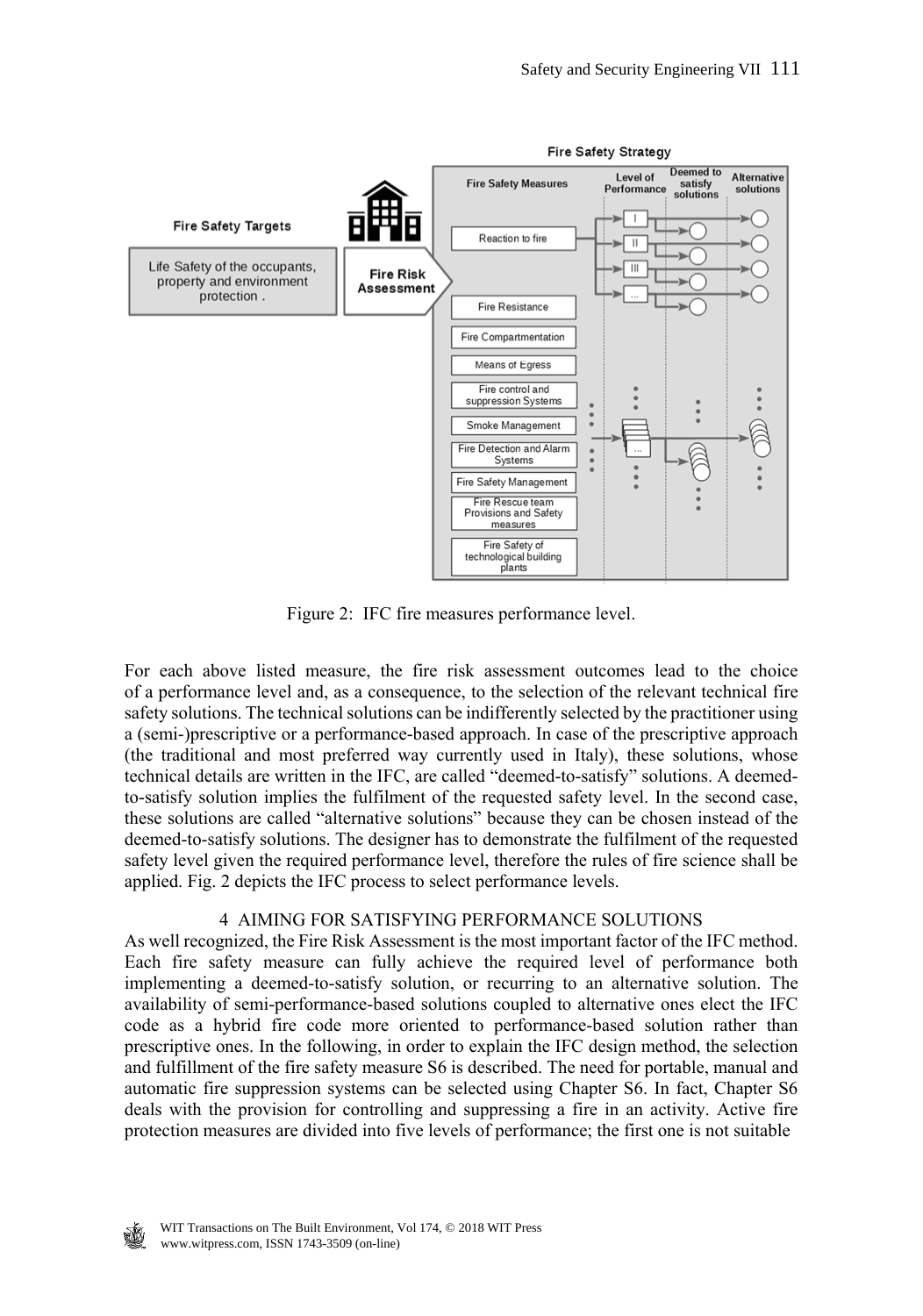| Performance<br>requirement | Description                                                                                                          |  |
|----------------------------|----------------------------------------------------------------------------------------------------------------------|--|
|                            | No provisions required                                                                                               |  |
| Н                          | Basic protection (control requirements of fire size)                                                                 |  |
| Ш                          | Basic protection and Manual protection                                                                               |  |
| IV                         | Basic protection, Manual protection and Automatic suppression system only<br>extended to selected hazardous zones    |  |
|                            | Basic protection, Manual protection and Automatic suppression system extended<br>to the entire building or activity. |  |

|  | Table 1: S6 Performance levels. |  |
|--|---------------------------------|--|
|--|---------------------------------|--|

for activity subjected to fire inspections as no provision is required. Level II wants only a basic protection in order to contrast a starting fire (a fire of a limited size); level III requires the addition of a manual system to mitigate a fire developing in a compartment. The performance level IV requires all of the protection measures provided by level III, in addition to an automatic suppression system covering only selected hazardous areas of the activity. Finally, the highest level of active protection measures implies selecting all the portable and manual measures and also extending the automatic suppression system to the entire building or activity. Table 1 summarizes the S6 level of performances of fire control and suppression safety measure.

 The chapter S6 also contains generally accepted criteria to be followed in order to select the performance level according to the risks profile  $R_{life}$ ,  $R_{prop}$ ,  $R_{env}$  and other hazardous parameters resulting from the assessed fire risk of the activity. Table 2 describes the performance level compliant with acceptability criteria. Once the performance level is set following the result of the risk assessment, the designer knows the purpose of the selected level of performance.

 The required safety level and its purpose lead the designer to select the correlated technical solution. In case of "deemed-to-satisfy solutions", the IFC provides some prescriptive technical measures for the performance requirement levels II, III IV and V. Basic protection has the objective of ensuring the use of effective firefighting equipment at the initial phase of a fire, before it propagates to other portions of the activity. The types of extinguishers installed must be selected based on the classes of fires (e.g. class A fire extinguishers, ABC multi-purpose fire extinguishers), determined according to the outcomes of risk assessment. Following the deemed-to-satisfy solutions, the basic protection – Level II of performance – is fulfilled for a class A fire by placing a portable fire extinguisher sufficient for each 100 m<sup>2</sup> of the protected area, with at least half of the fire extinguishers rated 34A, while the others can be 21A The number of class B extinguishers that should be installed, shall be such that the total extinguishing capacity CB is not less than the minimum extinguishing capacity  $CB_{min} = 144 \cdot S$ , where S is the protected area expressed in square meters. In addition, at least 50% of CBmin must be provided by extinguishers with an extinguishing capacity not less than 144 B. Finally, the protected area must show a usable fire extinguisher reachability within a distance of 20m. Fire extinguishers must always be ready for immediate use: therefore they must be easily visible and reachable, near the exits from the floor and along escape routes, and near specific risk areas. If the fire risk assessment shows the need for installing fire extinguishers effective on several fire classes (A, B, F.etc.), it is proposed that the number of different types of extinguisher be minimized according to the maximum reaching distances.

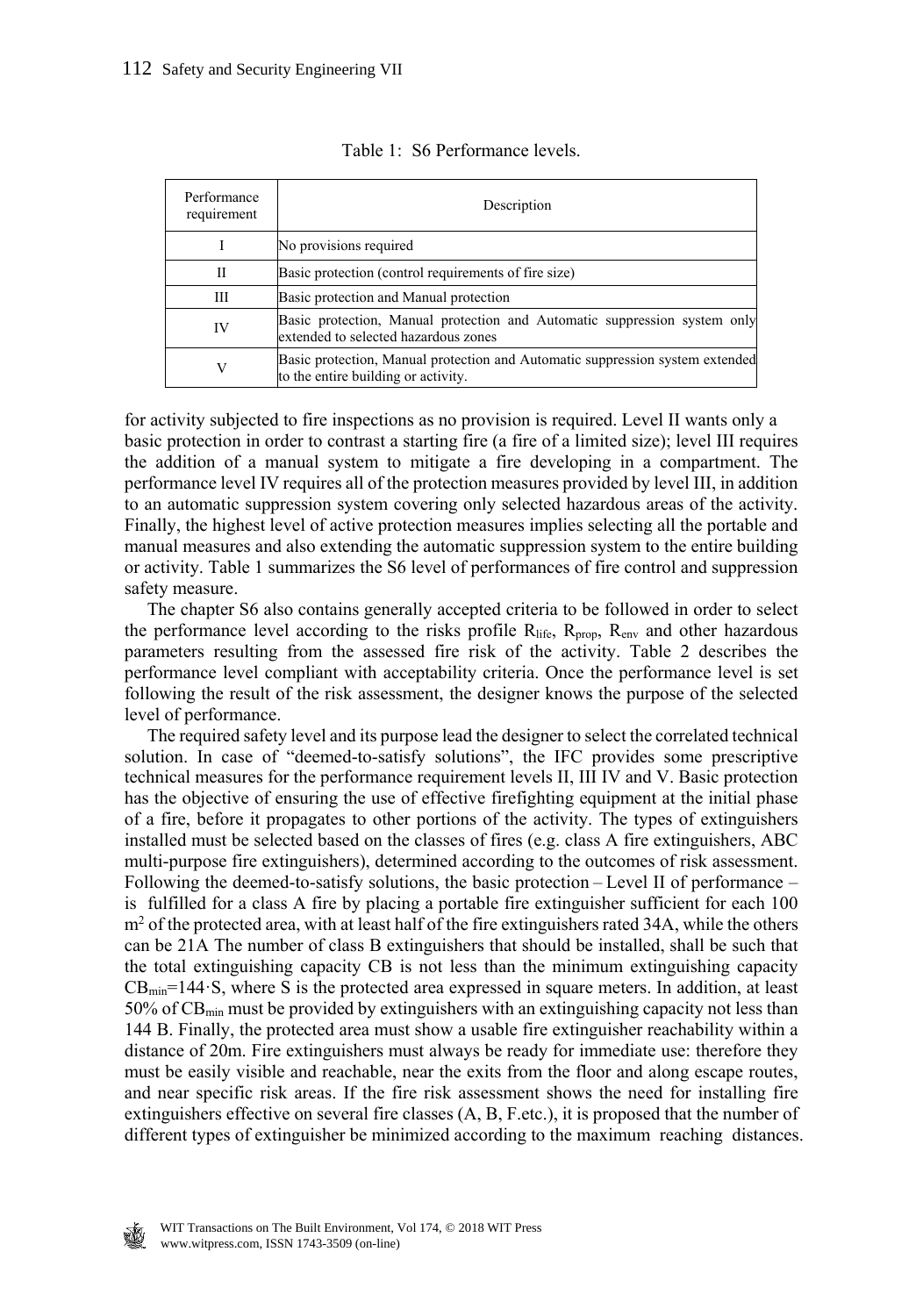| Performance<br>requirement | Assignment criteria                                                                                                                                                                                                                                                                                                                                                                                                                                                                                                                                                                                                                                                                                                                                     |  |  |
|----------------------------|---------------------------------------------------------------------------------------------------------------------------------------------------------------------------------------------------------------------------------------------------------------------------------------------------------------------------------------------------------------------------------------------------------------------------------------------------------------------------------------------------------------------------------------------------------------------------------------------------------------------------------------------------------------------------------------------------------------------------------------------------------|--|--|
| I                          | Not allowed for fire inspection activities                                                                                                                                                                                                                                                                                                                                                                                                                                                                                                                                                                                                                                                                                                              |  |  |
| П                          | Activities where all of the following conditions have been met:<br>Risk profiles:<br>$R_{\text{life}}$ included in A1, A2, B1, B2, Ci1, Ci2, C <sub>ii</sub> 1, C <sub>ii</sub> 2,<br>$C_{iii}1, C_{iii}2;$<br>$R_{prop}$ equals to 1 and 2;<br>R <sub>env</sub> not significant;<br>crowding density not greater than 0.7 persons/m <sup>2</sup> ;<br>all floors of the activity located at a height between -5 m and 32 m;<br>specific qf fire load not greater than $600 \text{ MJ/m}^2$ ;<br>gross surface area of each compartment not greater than $4'000 \text{ m}^2$ ;<br>hazardous substances or mixtures are not used or stored in any<br>significant quantities;<br>hazardous processing as concerns fire and explosion is not<br>performed. |  |  |
| Ш                          | Activities not included in the other assignment criteria.                                                                                                                                                                                                                                                                                                                                                                                                                                                                                                                                                                                                                                                                                               |  |  |
| IV                         | According to the results of the risk assessment e.g. activity with high crowding,<br>activity with complex geometries or underground floors, high specific qf fire<br>load, hazardous substances or mixtures (significant quantities), hazardous<br>processing as concerns fire.                                                                                                                                                                                                                                                                                                                                                                                                                                                                        |  |  |
| V                          | If requested by the owner, provided for by project technical specifications,<br>required by the authorities for strategic buildings safety, or required by vertical<br>technical fire safety regulations.                                                                                                                                                                                                                                                                                                                                                                                                                                                                                                                                               |  |  |

|  | Table 2: S6 performance level vs compliant criteria. |  |  |
|--|------------------------------------------------------|--|--|
|  |                                                      |  |  |

The S6 performance level III implements as a deemed-to-satisfy solution the installation of a hydrant system extended to the entire activity or, at least, to a single building compartment. This deemed-to-satisfy solution requires a fire hydrant system designed according to the UNI 10779 Italian national fire hydrant standard, where hazard levels, types of protection and water-supply characteristics shall be set by the designer based on the outcomes of the fire risk assessment. The deemed to satisfy solution for S6 performance level IV requires, other than fire extinguishers and hydrant systems, an automatic fire suppression system extended to selected building zones.

 The selection of the automatic protected zone is carried out on the basis of the outcomes of the fire risk assessment, also taking into account the effect of the extinguishing devices, as well as considering the size, power and topology of fires that should be controlled or suppressed. The deemed-to-satisfy solution for the design of an automatic suppression system merely requires the employment of the Italian and European technical standards, such as UNI EN 12845 for sprinklers, UNI EN 150004-1 for gas extinguisher systems and other relevant standards or technical specifications. Since the status of the selected automatic suppression system must be supervised by the building fire management, in the case that a fire alarm is installed, the relevant status and surveillance signals of the automatic suppression system have been connected and processed by the central panel of the fire alarm system. If no fire alarm is installed, the emergency management measures must be set up (e.g. broadcast of the alarms to the occupants, procedure check by the emergency management staff). to signal the status of the automatic fire control or suppression system.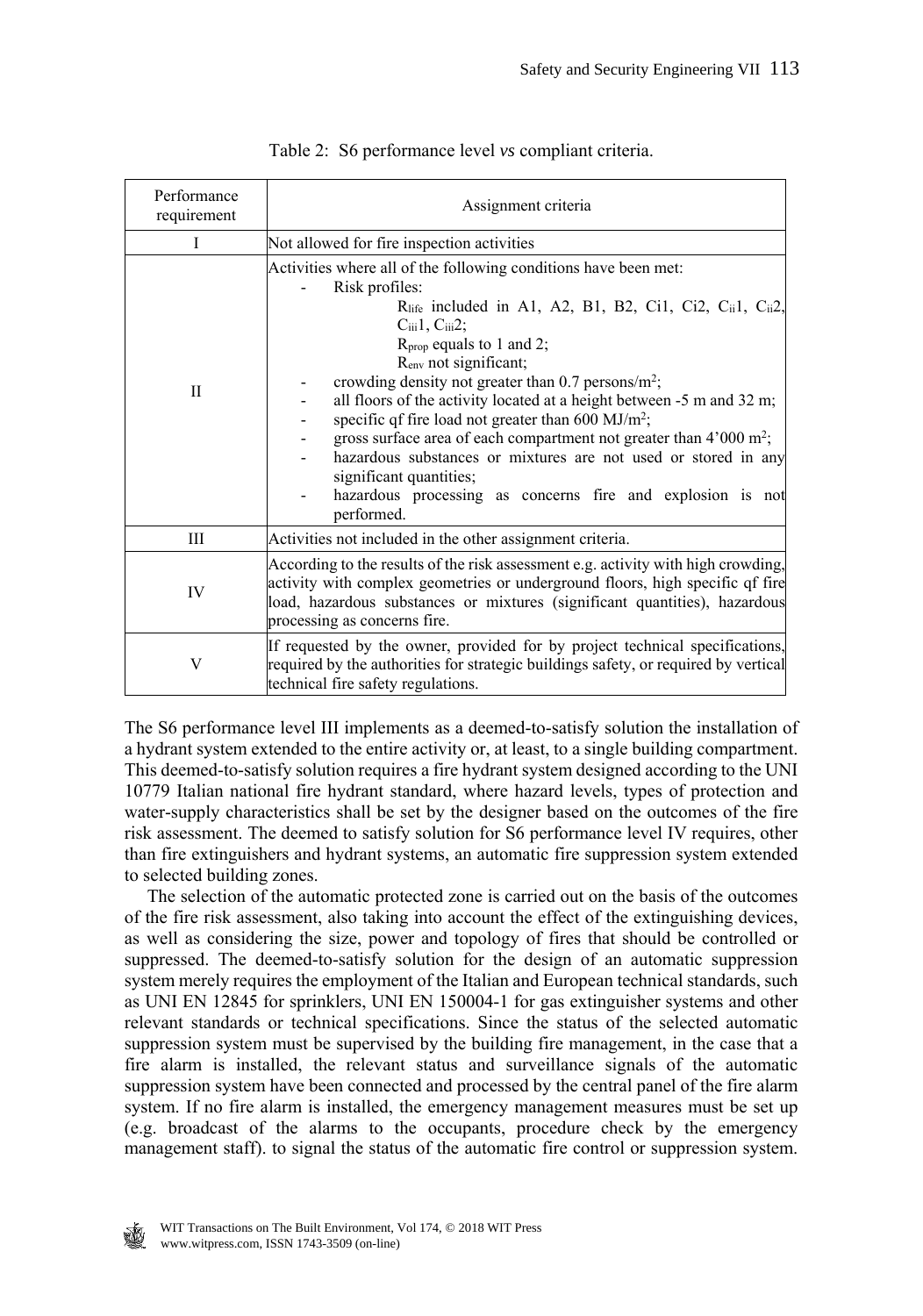The higher S6 performance level V is fulfilled by extending the automatic fire control or suppression system to the entire building or activity.

# 5 ALTERNATIVE "PERFORMANCE-BASED" SOLUTIONS

For all the aforementioned deemed-to-satisfy solutions proposed by the IFC, an alternative solution can be adopted. As shown in Table 3, IFC offers three ordinary fire safety design methods in order to demonstrate the achievement of the connected performance level requirements. These ordinary fire design methods can be also adopted in order to select another fire measure performance level rather than the level selected by using the general criteria.

 Therefore, alternative solutions can be adopted following the application of international fire safety standards, or innovative products and technology. In addition, the more suitable design method is the Fire Safety Engineering (FSE) design. In fact, the section M of the IFC is fully dedicated to the FSE Performance-Based Approach. Three chapters compose the M section, whose content describes the main phases to a correct performance-based approach and the details to be included in the documentation for the approval of the fire safety project. More technical engineering aspects are also contained in the section, including best practices and international references for each specific aspect [12]–[15].

# 5.1 M1, methodology of fire safety performance-based approach

The chapter M1 describes the minimum content of the additional fire safety documentation in case of a performance-based approach that has to be delivered with the usual design reports (structural, mechanical, etc.). Essentially, a technical report and a program for the fire safety management need to be arranged and approved. In addition to this, two phases of the design process are individuated and described, in order to give an exhaustive explanation of the sense of the fire performance-based approach to fire designers. The first phase is called "preliminary analysis" and is needed to identify the more realistic fire risk conditions (fire scenarios) and the safety objectives to be achieved as well as the performance thresholds to be verified. This initial phase must be followed by a second phase called "quantitative analysis" where the effects of the fire, in terms of significant numerical parameters, need to be compared with the thresholds previously identified.

| Fire Design Method          | Description of the application limits                                                                                                                                                                                                                                                                                                                                                                                              |
|-----------------------------|------------------------------------------------------------------------------------------------------------------------------------------------------------------------------------------------------------------------------------------------------------------------------------------------------------------------------------------------------------------------------------------------------------------------------------|
| Application of<br>documents | The designer must apply standards or technical documents issued by<br>internationally recognised fire-safety organisations. The selected standard or technical<br>standards or technical document must be fully implemented by means of solutions, configurations, materials<br>and components recommended in the standards or technical documents, by specifically<br>highlighting the suitability for each chosen configuration. |
| technologies                | Innovative products and Innovative products or technologies are allowed when the compliance for the fire safety<br>scope can be certified by testing protocol and safety analysis validated by third parties,<br>national or international laboratories.                                                                                                                                                                           |
|                             | The designer must apply fire-safety engineering methods by means of assumptions and<br>Fire-safety engineering limits provided for by national and international fire engineering practice, according to<br>the procedures set out in the chapters M1, M2 and M3 of the IFC.                                                                                                                                                       |

|  |  | Table 3: Ordinary fire-safety design methods. |  |  |
|--|--|-----------------------------------------------|--|--|
|--|--|-----------------------------------------------|--|--|

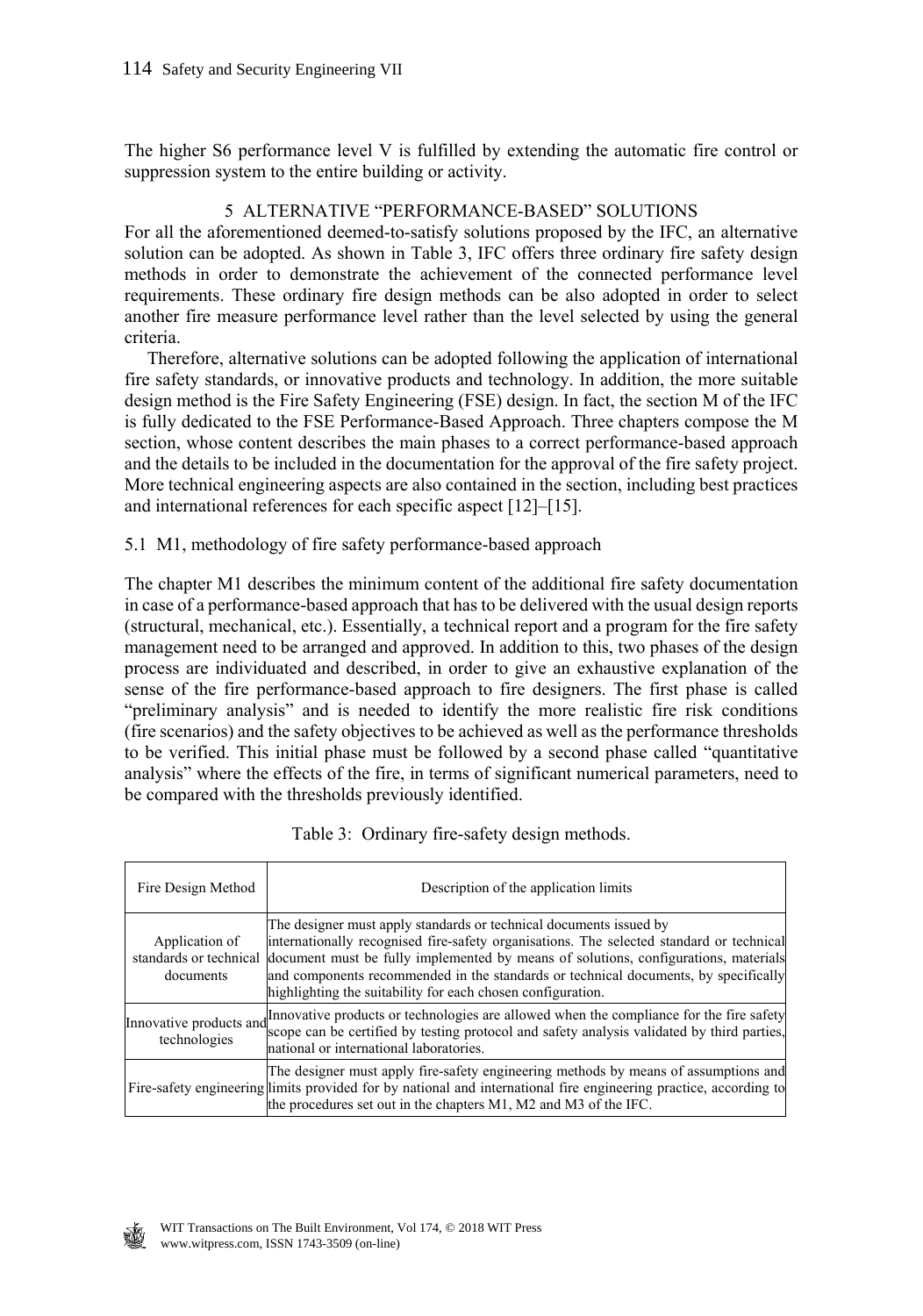# 5.2 M2, performance-based approach for design fire scenarios

The chapter M2 contains the guidelines for the identification and the choice of the design fire scenarios to be used for "quantitative analysis". Initially a large family of fire scenarios including all the possible outcomes that can take place must be evaluated, starting with the actual operating conditions but also taking into account fire events that have previously occurred in similar characteristics and occupancies. Given the initiating event, an event tree analysis [17], [18], is required fixing the boundary conditions that influence fire spread, activation of technological safety systems, human behavior and so on. By the event tree a more representative number of design fire scenarios should be selected, coherently with the safety objective stated in the "preliminary analysis" [19]. For example, if the safety objective is the maintenance of the fire resistance for a long time, the selected design fire scenarios will probably comprise a slow growth phase but an overall long duration; on the contrary, if safe evacuation needs to be guaranteed, a scenario of fast fire with high production of toxic gases, must be chosen to be on the safe side. The key parameter for the quantitative description of the fire is the Rate of Heat Release (RHR) curve, usually measured in kW: its choice requires special attention. In fact, together with CO (carbon monoxide) and particulate production (soot), the RHR curve strongly influences the maximum temperature as well as the spread development of smoke to other compartments. For many cases the RHR curve can be estimated through the well-known quadratic growth phase, followed by a constant stationary phase and a linear decay at the end [20]. However, if the previous description is not considered to be representative of the real fire evolution, the RHR curve can be calculated by evaluating the spread of fire from one object to another by thermal radiation [21], [22], although in this case it is necessary to know the parameters that govern the ignition. Alternatively, the IFC also provides pre-determined fire scenarios for both civil and industrial activities, ready to be applied without more specific analysis, including a description of the maximum RHR, CO yield and soot production.

### 5.3 M3, performance-based approach for life safety

The chapter M3 finally contains some details for the application of performance-based approach methods for life safety. To design the means of egress, the performance criterion to be verified is that the Available Safe Egress Time (ASET) shall be longer than the Required Safe Egress Time (RSET) for all the evacuees. Specifically, the ASET is the time between the trigger of the fire and the time when the environmental conditions become untenable for occupants, probably unable to reach a safe place because intoxicated. This term can be estimated by means of computational fluid dynamics (CFD) models such as, for example, FDS (Fire Dynamics Simulator) [23]. The evolution of gas temperatures and toxic concentrations can be numerically calculated in the domain crossed by the occupants. Alternatively, a conservative simplified method called "zero exposure" can be adopted, by verifying, as safety thresholds, that the upper hot gas layer not exceed 200°C and is not higher than 2 m from the floor. The term RSET is instead the time between the triggering of the fire and the time when the last occupant has reached a safe place. This value can be derived by the evacuation models. Once the behavioral scenarios are defined, the RSET value can be expressed as the sum of several components: detection time, alarm time, pre-evacuation time and movement time. The movement time is strongly dependent on the geometry of the building and the human speed (decreasing in presence of smoke), whereas the pre-evacuation time is affected by a wide array of aspects. Some aspects are related to the actual use of the premise (type of occupants and familiarity with the means of egress) but past experiences,

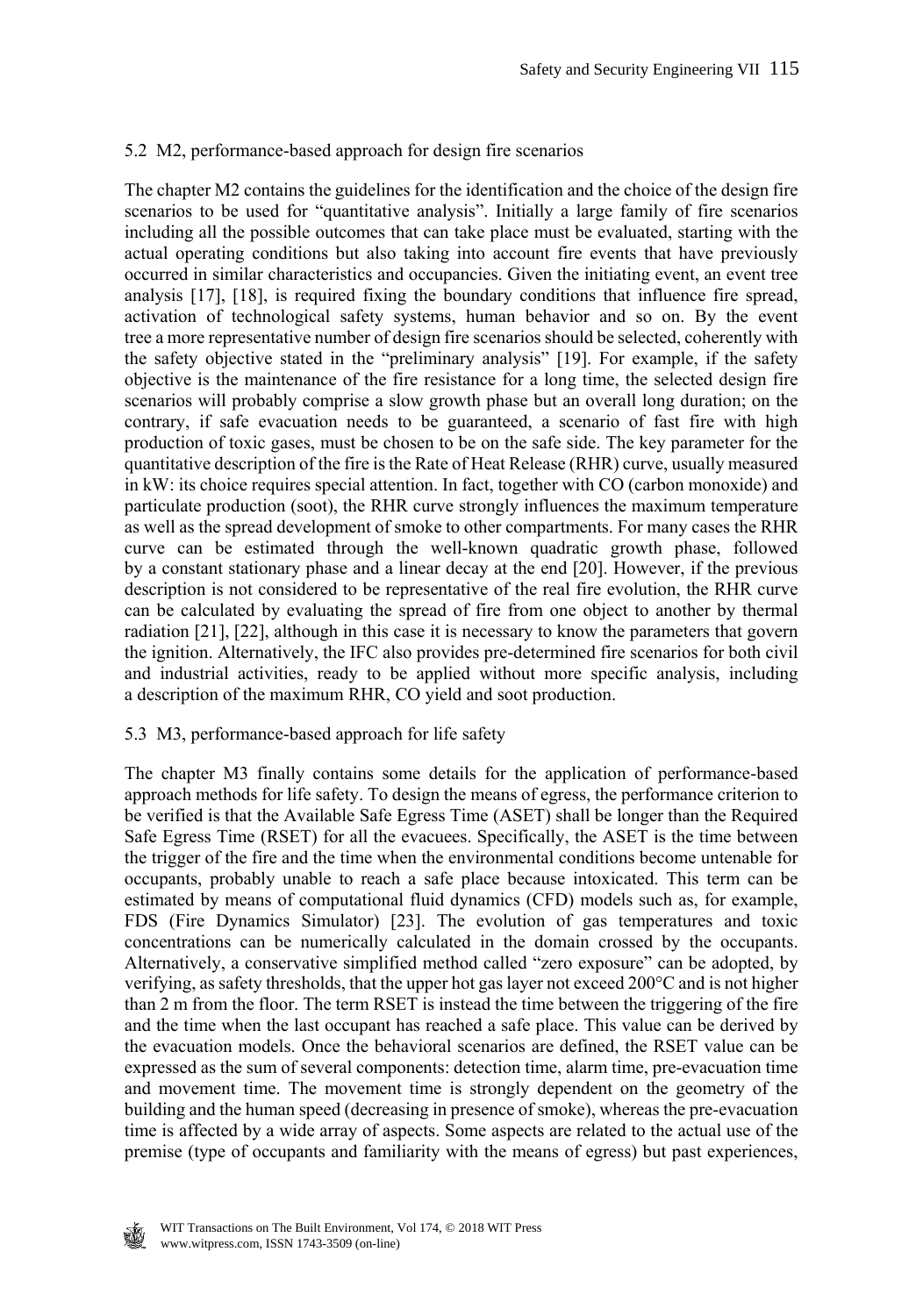personal attitudes, presence of groups and herding behavior can play a key role in case of emergency. It must be highlighted that nowadays not all these features can be inserted in the evacuation models [24]. The difference between ASET and RSET is the margin of safety  $t_{\text{marg}}$ , whose magnitude depends on the reliability of the input data concerning both fire and evacuation modelling. In general, IFC except specific cases, obliges verifying that the margin of safety is greater than the Required Safe Egress Time ( $t_{\text{marg}} \ge 100\%$  RSET). Nevertheless, with particularly reliable input data such as evacuation parameters chosen from a real egress drill, it is possible to verify that the margin of safety is greater than ten percent of the Required Safe Egress Time ( $t_{\text{marg}} \ge 10\%$  RSET).

### 6 CONCLUSIONS

The resent paper describes the structure of IFC that is consistent with the international state of the art of fire safety science and engineering. Compared with traditional prescriptive fire regulations, the performance-based approach implies a wide range of advantages, such as flexibility in the choice of the most appropriate design solution consequent to a more realistic definition of fire scenarios. However, the performance-based design requires more expertise and knowledge in this field, especially when numerical fire or evacuation models are needed. In this case, in fact, the sensitivity of the designer can strongly affect the results and therefore the proposed solution. Moreover, the IFC risk-based fire design approach applied to complex and challenging fire protection problems leads to design solutions that provide performance superior to the prescriptive ones. At the same time the undesirable or unworkable features due to the strict compliance with the prescribed design are avoided. These improvements are usually achieved by integrating all of the fire protection systems rather than designing each isolated device.

 The challenge of the next few years will be to guarantee the reliability of the integrated technology systems according to the RAMS approach (i.e. Reliability, Availability, Maintainability and Safety) in order to improve safety performance.

### REFERENCES

- [1] Decree of the president of the republic, 1 Aug. 2011, no. 151. Regulations for simplified application of the discipline procedures relating to fire prevention activities.
- [2] Wolski, A., Dembsey, N.A. & Meacham, B.J., Accommodating perceptions of risk in performance-based building fire safety code development, *Fire Safety Journal,* **34** , pp. 297–309, 2000.
- [3] Decree of the minister of the interior 3 August 2015 Approval of fire prevention technical standards, pursuant to Article 15 of Legislative Decree 139 of 8 Mar. 2006.
- [4] BS 9999:2008 Code of practice for fire safety in the design, management and use of buildings, British Standards Institution (BSI), http://www.bsigroup.com/.
- [5] NFPA 101 Life Safety Code, National Fire Protection Association http://www.nfpa.org.
- [6] International Fire Code 2009, International Code Council http://www.iccsafe.org/.
- [7] Guarascio, M., Lombardi, M., Rossi, G. & Sciarra, G., Risk analysis and acceptability criteria. *WIT Transactions on the Built Environment*, **94**, 2007.
- [8] Spinardi, G., Fire safety regulation: Prescription, performance and professionalism. *Fire Safety Journal,* **80** , pp. 83–88. 2016.
- [9] Senez, P., Calder, K. & Coles, A., Alternative Solutions and Acceptable Risk, A Canadian Context Origins of the National Building Code of Canada, Richmond, WPI, Worcester, 2012.